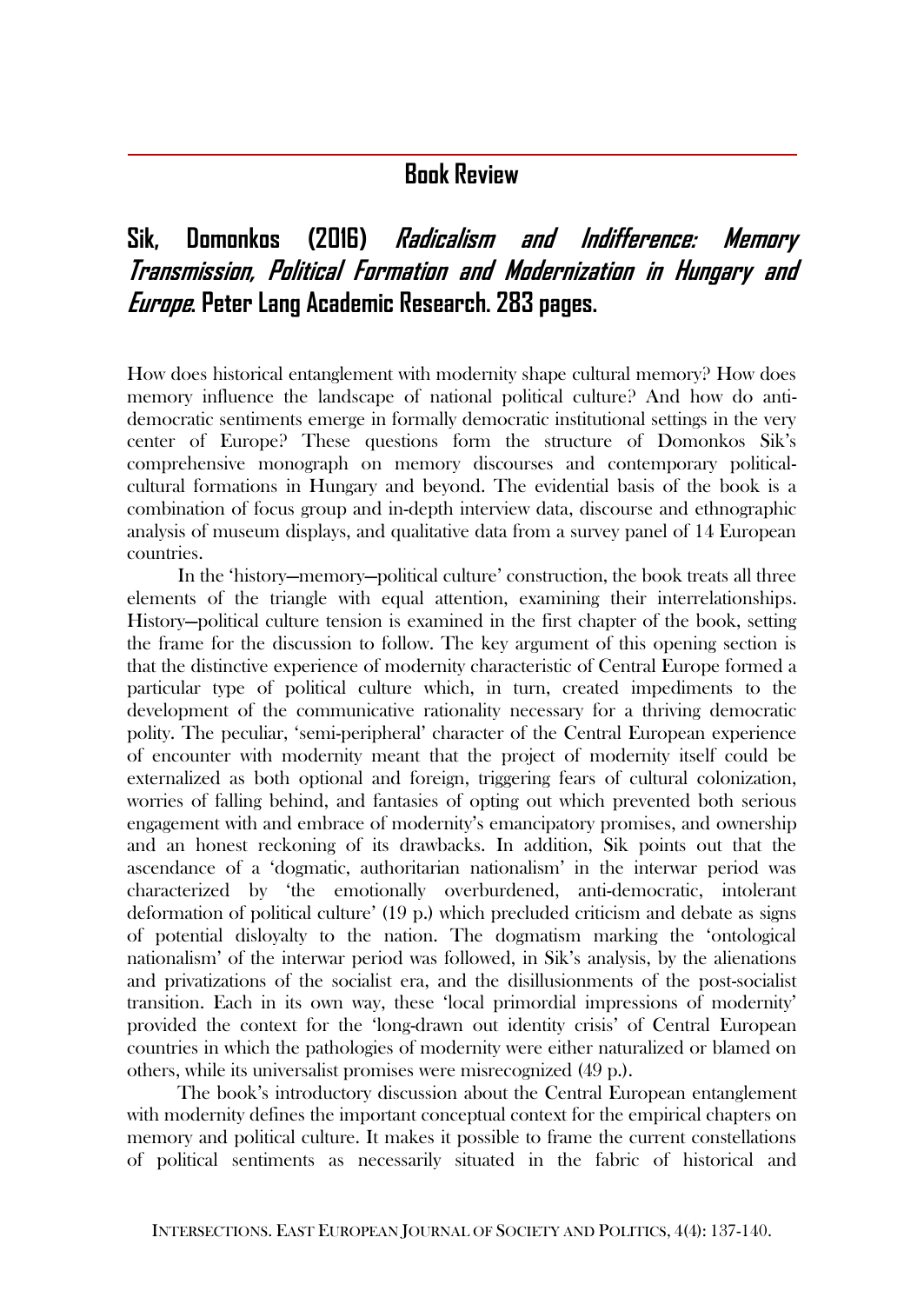sociopolitical experience of Hungary's national development and informed by its trajectory and positionality through the  $20<sup>th</sup>$  century. At the same time, it raises the danger of not only oversimplification, but also implicit determinism, in that the multiple pathologies and distortions listed by the author (without paying equal attention to pockets of alternative developments) could be taken as decisively preempting the possibility of a genuinely inclusive and rational political debate either in the past or in the future.

But if the reader is tempted to make such an assumption, it is squarely countered in the rest of the monograph, starting from the subsequent two chapters which take on the third vertex of the book's conceptual triangle—cultural memory, insofar as its landscape is shaped by the historical processes of Central European modernization. As the author suggests, the historically rooted identity crisis resulted, in the case of Hungary, in a memory vacuum that, in turn, produced a bimodal, politicized culture of collective memory. Taking Hungary as its empirical case, the book examines two memorial institutions in Budapest, the House of Terror and the Holocaust Memorial Center, and concludes that in dramaturgy, intended effects and overall narrative these two sites serve as 'idealtypical expressions of the right wing and the liberal-left interpretations of the  $20<sup>th</sup>$  century' (106 p.). The author is attentive not only to the logics of the exhibitions themselves, but to the way in which Hungarian students perceive and respond to these spaces, finding that the lack of a minimal consensus about the past in the public sphere turns some students towards family memories, but results for others either in a dogmatic embrace of the tendentious narratives that are available, or a withdrawal from past traumas altogether. This analysis is followed with in-depth case studies of three families that illustrate that, despite the largely overdetermined landscape of public memory, students find rather different pathways through the stories that are passed to them through public and private channels, resulting in distinct configurations of memorial and political culture, ranging from indifference to engaged commitment to either populist or emancipatory activist causes.

The fourth chapter momentarily takes a turn away from questions of historical memory to tackle the social and economic underpinnings of political culture. It undertakes a systematic comparison of two Hungarian cities, Ózd and Sopron, in which economic and social issues (rather than those of memory) come to the forefront as key drivers of young peoples' political outlooks. The comparison is rooted in the analysis of the two cities' different positions and historical experiences, which enables the author to take them as quintessential examples of two 'divergent constellations of Hungarian modernity' (167 p.); namely, one marked by 'the distorted perception of modernity and the consequent identity crisis' (212 p.) associated with socialist-era industrialization in the case of Ózd, and one marked by proximity to Austria and legacies of its bourgeois past in the case of Sopron. These divergent constellations are what gave rise to the divergent patterns of political attitudes revealed in the author's interviews with local youth, who possess what Sik describes as 'a basically "hopeless"' and 'a basically "indifferent"' political culture, respectively. Importantly, the difference in political culture is paralleled by a difference in the outlook on the past, in the sense that the young people in the two locations emphasize different historical turning points (injustices of the Treaty of Trianon and nostalgic memories of socialism in Ózd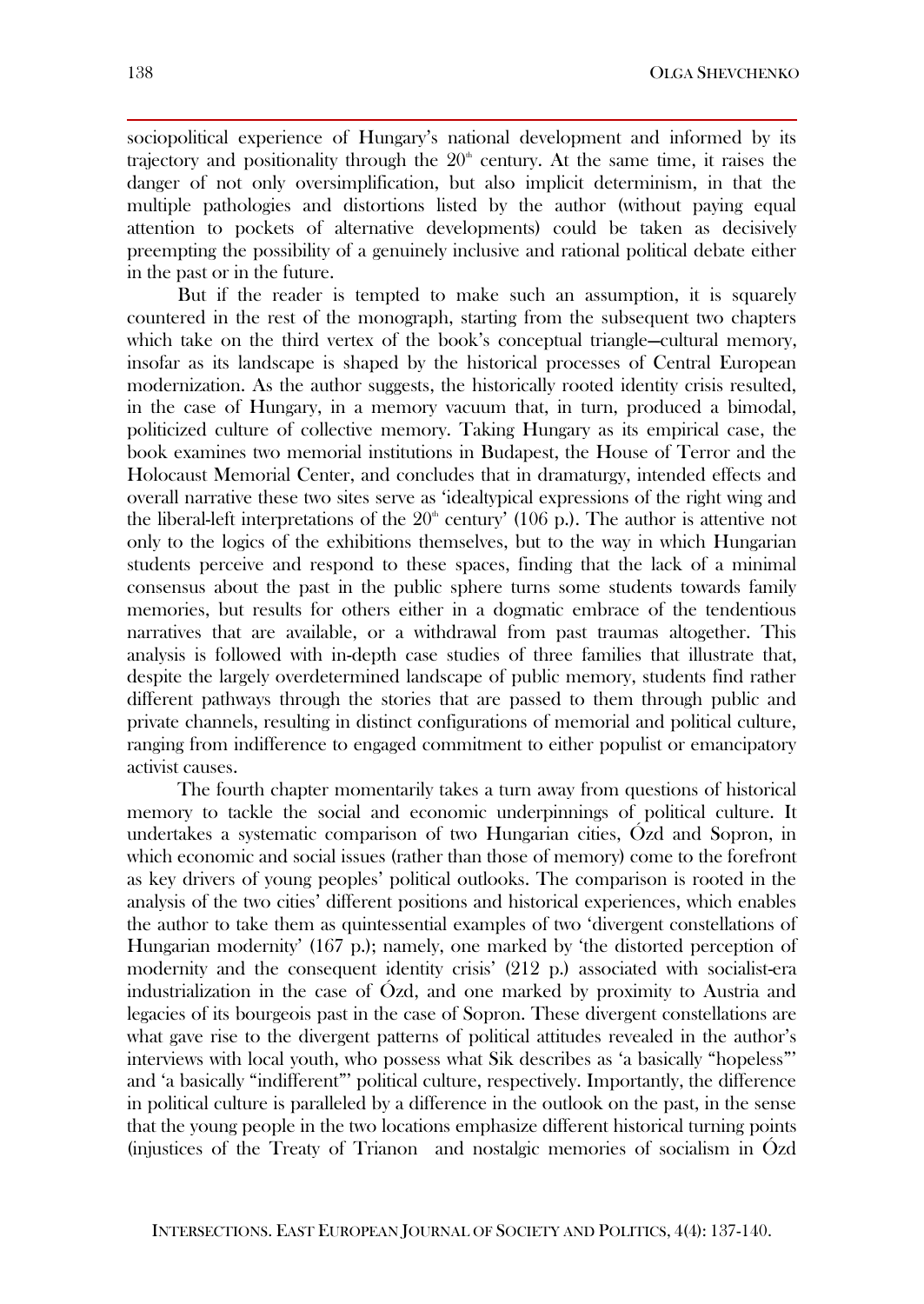versus the trauma of the Holocaust and the difficulties of state socialism in Sopron), suggesting an abundance, rather than a vacuum, of memory discourses available to them.

Persistent through the book is the author's interest in the transformations of political attitudes, particularly as it pertains to the tensions between activism and indifference, and between radicalism and democracy. These sets of oppositions provide the coordinates to the last, and most ambitious chapter, which undertakes the project of developing an analytical typology of European political cultures that integrates the books' earlier observations concerning the formation of political attitudes among youth. The chapter draws on comparisons within as well as between 14 European countries (or 15 locations, as East and West Germany are treated separately) to map out a range of idealtypical political formations derived through cluster analysis, ranging along the axes of radicalism and indifference. The six patterns (which the author labels 'anxious anomic', 'satisfied bystander', 'politically alienated', 'traditional antidemocratic', 'populist antidemocratic', and 'emancipatory activist') vary according to their makeup and causal origins in discernible ways, which allows the author to propose specific recommendations regarding their likely trajectories and further transformations. While I will leave it to my quantitatively inclined colleagues to comment on the statistical soundness of the cluster analysis, indexes and linear regression models used in the chapter, the discussion of the typology itself is crisp and detailed, successfully placing the Hungarian case in the context of political trends of its European peers, and offering a sophisticated, theoretically grounded set of categories with which to approach transformations in political cultures elsewhere. At the same time, the chapter implicitly throws into doubt the language of 'distortions' to modernity by showing that the same pathologies of political culture that plague Hungary occur in countries that are typically considered the cradle of modernity (such as the United Kingdom).

Perhaps inevitably for a book of such ambition, the monograph contains some themes that could be fruitfully developed more thoroughly. Given the analytical centrality of radicalism as a topic of exploration, a working definition of radicalism would significantly enhance the subsequent discussion, as would a more theoretically grounded development of radicalism's relationship to populism and democracy (as in 'radical democracy'), which currently seems antithetical to the author's working model. The role and significance of memory in political socialization, too, invites some further discussion. How necessary (or for that matter, democratic) is memory consensus for a healthy society? Or does the surest engagement with memory indeed, as James Young (1992) proposed, 'lie [...] in its perpetual irresolution'? Could such an engagement be a possible consequence, as opposed to a necessary cause, of civic activism? Despite (or perhaps, as evidenced by) these questions, Radicalism and Indifference is a rich, insightful and deeply committed work that will inspire and resonate with any readers interested in modernity, memory, and political and critical theory.

## OLGA SHEVCHENKO (oshevche@williams.edu)